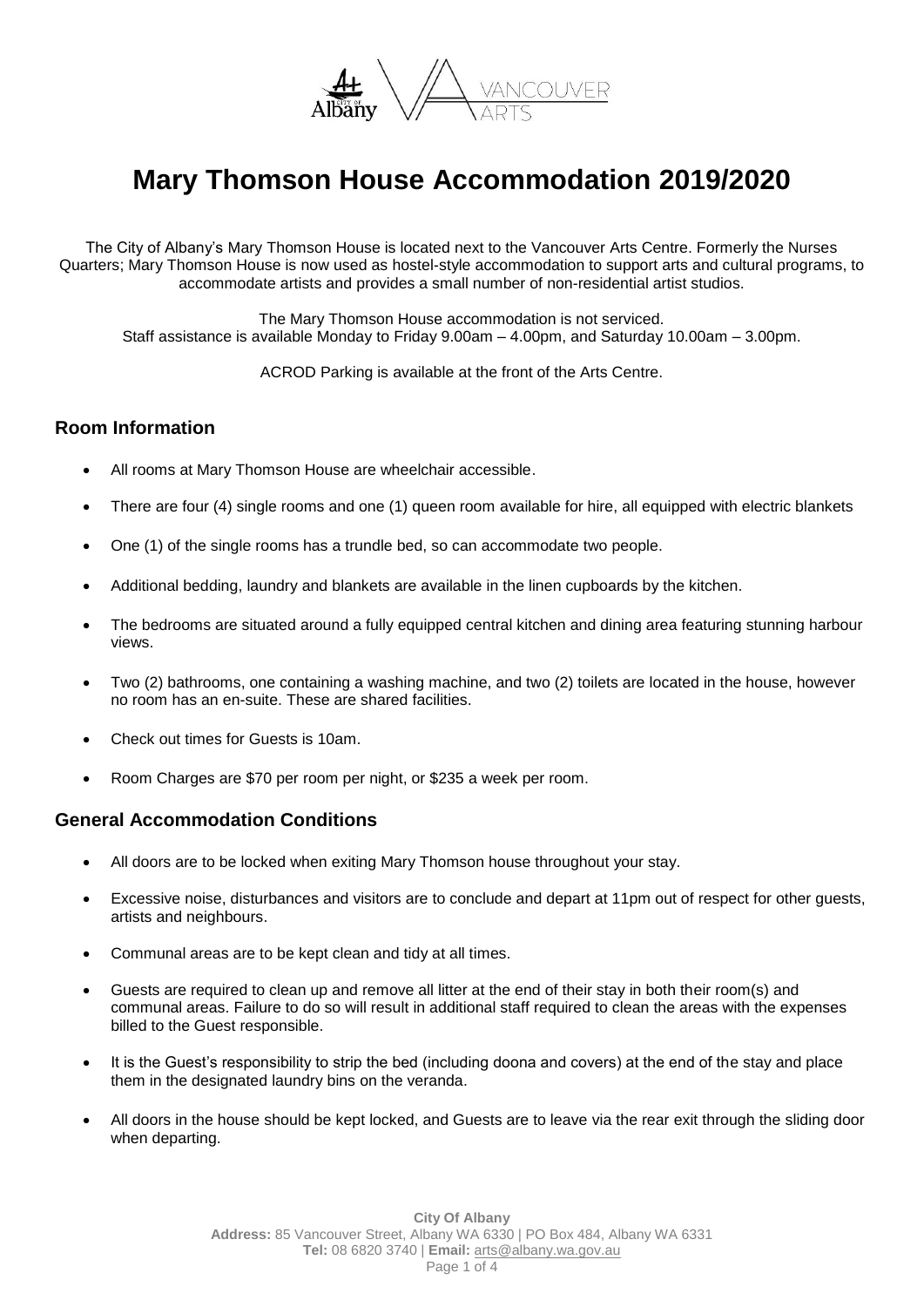Keys are to be left in the room door if Guests depart outside of non-business hours; if leaving during the Centre's opening hours, please drop off your key to the administration office upon departure.

## **Shared Facilities**

- Veranda and dining space
- Self-contained kitchen with tea and coffee
- Two (2) bathrooms, one containing a washing machine, and two (2) toilets are located in the house.
- WIFI is available upon request.

### **Booking Accommodation**

- Prior to completing a booking form, please contact the Vancouver Arts Centre staff to discuss your requirements and check availability.
- Complete the Mary Thomson House booking form and return via email to arts@albany.wa.gov.au or in person to the administration office of the Vancouver Arts Centre.
- A 50% deposit or full payment is required to confirm your booking. Payment methods accepted include cash, EFTPOS, direct debit and cheque. Please make all cheques payable to City of Albany.
- If you will be arriving outside of the Vancouver Arts Centre's normal business hours, please liaise with staff to coordinate access to the accommodation.

### **Cancellations**

 Cancelations must be made no later than **48 hours** prior to the room hire booking. Please contact staff directly to discuss. The Mary Thomson House Accommodation deposit is non-refundable.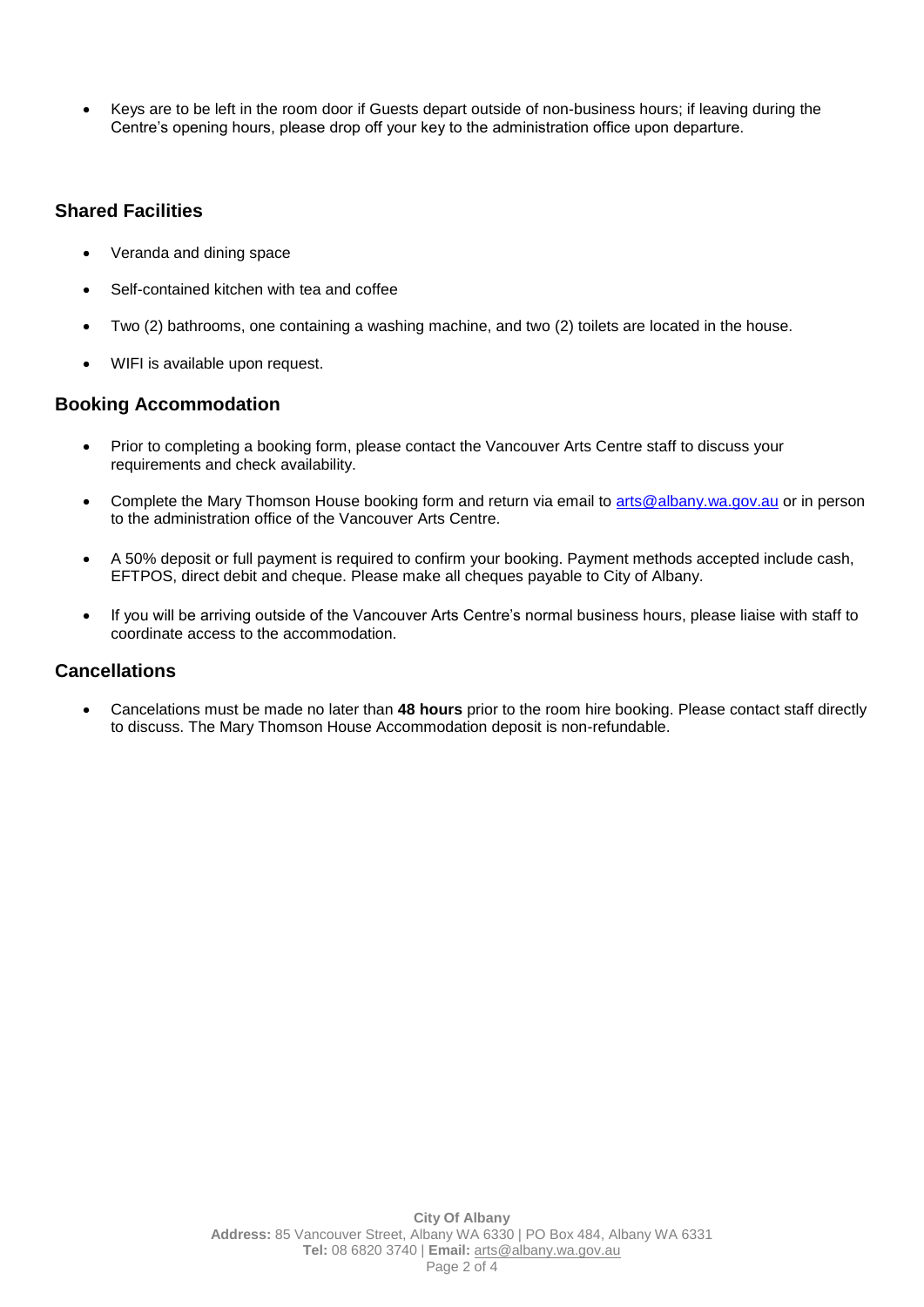

## **Mary Thomson House Accommodation Booking Form 2019 / 2020**

| <b>APPLICANT &amp; ACCOUNT DETAILS</b> |                                                                                                                       |                                                                                                                                                                                                                               |
|----------------------------------------|-----------------------------------------------------------------------------------------------------------------------|-------------------------------------------------------------------------------------------------------------------------------------------------------------------------------------------------------------------------------|
|                                        |                                                                                                                       |                                                                                                                                                                                                                               |
| Organisation Name:                     |                                                                                                                       | the control of the control of the control of the control of the control of the control of the control of the control of the control of the control of the control of the control of the control of the control of the control |
| <b>Contact Person:</b>                 |                                                                                                                       |                                                                                                                                                                                                                               |
| <b>Billing Address:</b>                |                                                                                                                       | <u> 1989 - Jan Samuel Barbara, margaret eta idazlea (h. 1989).</u>                                                                                                                                                            |
| Phone / Mobile:                        |                                                                                                                       |                                                                                                                                                                                                                               |
| Email:                                 |                                                                                                                       |                                                                                                                                                                                                                               |
|                                        |                                                                                                                       |                                                                                                                                                                                                                               |
| <b>BOOKING DETAILS</b>                 |                                                                                                                       |                                                                                                                                                                                                                               |
|                                        |                                                                                                                       |                                                                                                                                                                                                                               |
| <b>Arrival Date:</b>                   |                                                                                                                       |                                                                                                                                                                                                                               |
|                                        | Departure Date: <u>contract and a series of the series of the series of the series of the series of the series of</u> |                                                                                                                                                                                                                               |
| <b>Arrival Time:</b>                   | <u> 1980 - Johann Barn, mars ann an t-Amhain Aonaich an t-Aonaich an t-Aonaich an t-Aonaich an t-Aonaich an t-Aon</u> |                                                                                                                                                                                                                               |
|                                        |                                                                                                                       |                                                                                                                                                                                                                               |
|                                        | Number of People Staying                                                                                              | Number of Rooms Required                                                                                                                                                                                                      |
| Comments:                              |                                                                                                                       |                                                                                                                                                                                                                               |
|                                        |                                                                                                                       |                                                                                                                                                                                                                               |

## **STATEMENT OF ACCEPTANCE**

*By signing below, I acknowledge that I have read and understood the VAC Bookings Information, Fees and Charges, Terms and Conditions and have been given full opportunity to discuss the implications of this application.*

Name: Date: Signature: Signature: Signature: Signature: Signature: Signature: Signature: Signature: Signature: Signature: Signature: Signature: Signature: Signature: Signature: Signature: Signature: Signature: Signature: Signatu